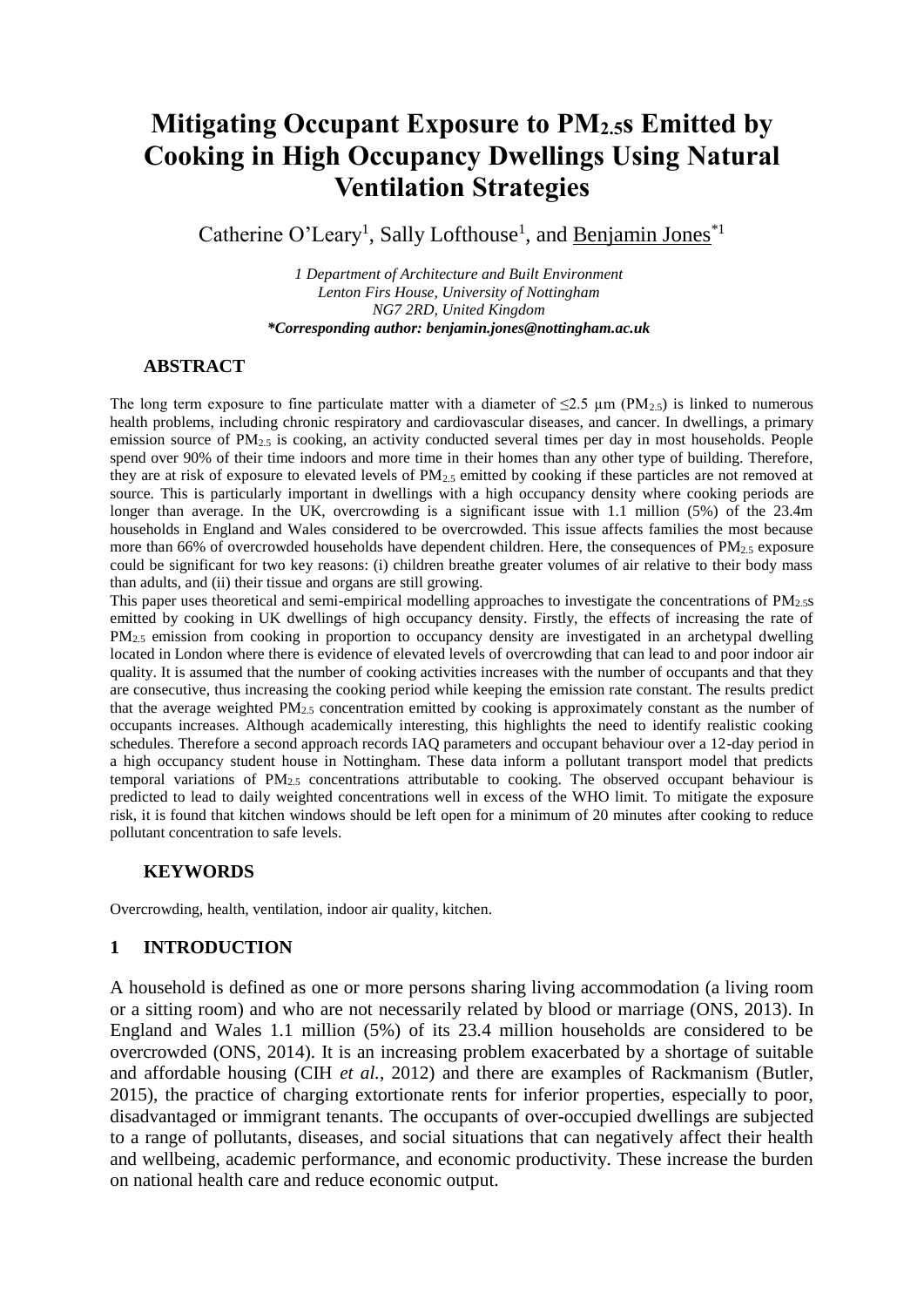The UK's definition of overcrowding is enshrined in law. The *Room Standard* dates from 1935 (HM Government, 1985) and divides the number of occupants by the number of rooms, but excludes bathrooms, toilets, halls, landings and storage spaces. Accordingly, a kitchen is considered acceptable sleeping accommodation. An overcrowded household is defined as one with more than one person per room (ppr). Many housing authorities use a modern measure of overcrowding (CIH *et al.*, 2012) known as the *Bedroom Standard*, which requires a separate bedroom for each married or cohabiting couple, adult aged over 21 years, pair of adolescents aged 10-20 years of the same gender, and pair of children under 10 years regardless of gender. Thus it defines an overcrowded household as one lacking one or more bedrooms and so it is more likely to consider a household overcrowded than the Room Standard.

In the UK, people spend over 70% of their time inside their own homes (Lader *et al.*, 2001). Buildings contain airborne pollutants emitted internally by building material and furnishings and by activities undertaken in the building, and also those emitted externally. There is a growing awareness that some bio-accumulating semi-volatile organic compounds and ultrafine particles may negatively affect the health of occupants (Logue *et al.*, 2011) and so building air quality is a cause for concern. The most dangerous pollutant is estimated to be particulate matter with a diameter of  $\leq$ 2.5 $\mu$ m (PM<sub>2.5</sub>) (Logue *et al.*, 2011). The particles are small enough to bypass biological defences and are linked to chronic respiratory and cardiovascular diseases, and cancer (Lewtas *et al.*, 2007). The WHO (2006) recommends mean maximum PM<sub>2.5</sub> concentrations of  $25\mu g/m^3$  per day and  $10\mu g/m^3$  per year. In the USA the inhalation of  $PM<sub>2.5</sub>$  in dwellings is estimated to be responsible for approximately 1000 disability adjusted life years lost per year per 100,000 people (Logue *et al.*, 2011). Primary PM<sub>2.5</sub> sources in dwellings are cooking and tobacco smoking, but also candle and incense burning, open and stove fires, gas fires, hobs and ovens, and scented oil devices. Following deposition, PM2.5s are re-suspended by vacuuming, dusting, and sweeping. Of these sources, cooking is of particular interest because it is an essential activity undertaken in most dwellings.

Elevated risks of lung cancer, particularly in women, are associated with the use of solid cooking fuels (Lissowska *et al.*, 2005) as well as emissions from foods being cooked (Wang *et al.*, 2009). Cooking using traditional Woks in kitchens without extractor hoods is associated with increased lung cancer risk for non-smoking Taiwanese women (Ko *et al.*, 1997). There is an increase in the rate of emission of  $PM<sub>2.5</sub>$  when comparing the use of gas cookers to electric, and when cooking meats rather than vegetables (Dennekamp *et al.*, 2001). In the UK approximately 30% of UK households use gas ovens and 70% use electric, whereas around 40% use electric hobs and 60% use gas (BRE, 2013). Dennekamp shows that they are both associated with  $PM<sub>2.5</sub>$  emissions and so their contribution to poor IAO and associated negative health effects should be considered. The UK's statutory Approved Document F (ADF) (HM Government, 2010) prescribes intermittent ventilation rates of 30l/s adjacent to the hob (using a hood) or 60l/s elsewhere, or a continuous rate of 13l/s. In new dwellings these are a requirement, whereas existing dwellings only have to maintain ventilation systems present when its kitchen is refurbished.

It is likely that the scale of the cooking activity increases with the size of the household and so the risk of exposure to cooking related  $PM<sub>2.5</sub>$  could be higher in overcrowded dwellings. Accordingly, this paper uses theoretical and semi-empirical modelling approaches to investigate the concentrations of PM2.5s emitted by cooking in UK dwellings of high occupancy. Firstly, the effects of increasing the rate of  $PM_{2.5}$  emission from cooking in proportion to occupancy density are investigated theoretically using an archetypal dwelling located in London where there is emerging evidence of a relationship between overcrowding, indoor air quality (IAQ), and negative health effects (Kyle, 2011). Secondly, IAQ parameters and occupant behaviour are recorded over a 12-day period in a student house in Nottingham. These data inform a pollutant transport model that predicts temporal concentrations of PM<sub>2.5</sub>s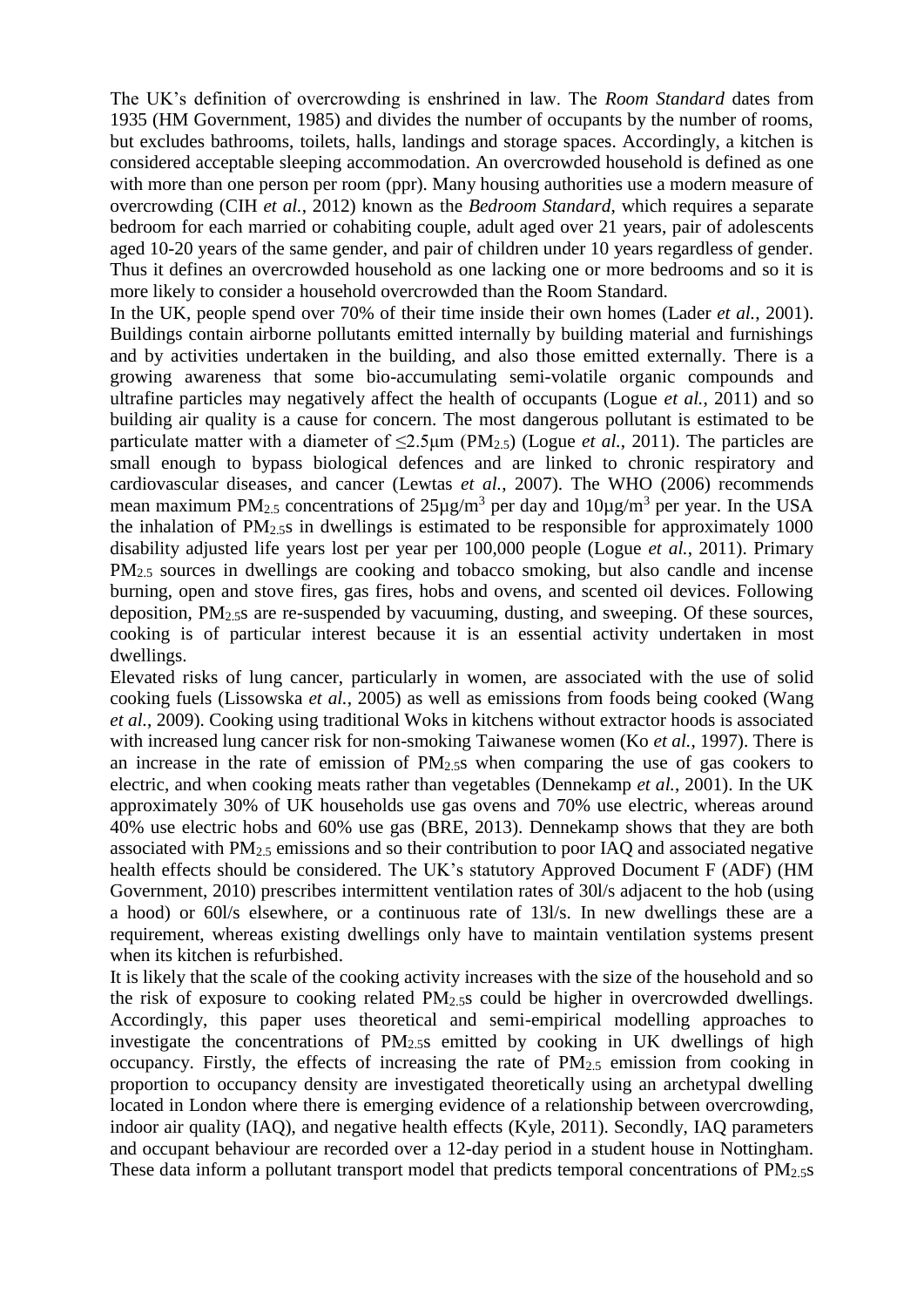attributable to cooking. Together they ask the question: is there a risk of elevated  $PM_{2.5}$ concentrations in high occupancy dwellings attributable to cooking?

# **2 METHOD**

To explore indoor  $PM_2$ <sub>5</sub> concentrations in over-occupied UK dwellings, a validated multizone ventilation and pollutant transport tool known as CONTAM is used (Walton & Dols, 2013). Both the theoretical (see Section 2.1) and semi-empirical (see Section 2.2) approaches make identical modelling assumptions in some notable areas. Air exchange between the dwelling and its external environment is assumed to occur through air leakage paths (ALPs) located in facades exposed to the external environment and via open windows. All openings assume one-way-flow and a power law relationship between the airflow rates and the pressure differences across them. The windows are assumed to be sharp-edged and have a flow exponent of *n*=0.5 whereas the ALPs have *n*=0.65 (Sherman & Dickerhoff, 1998). All ALP parameters follow Jones *et al*. (2013, 2015). An ALP is located at the floor and ceiling height of each external façade of each zone. Adjacent dwellings are assumed to experience identical environmental conditions and so air is not exchanged between them. Bespoke MATLAB code (MathWorks, 2013) processes the CONTAM predictions to determine weighted daily and annual averages of  $PM<sub>2.5</sub>$  concentrations that can be compared against WHO guidelines.

# **2.1 Theoretical Approach**

Table 1: Dimensions of rooms and whole dwelling (Oikonomou *et al*., 2012)

|                                            |  |  |                     |                                    | Hall Stair (x2) Kitchen Living Toilet Storage Bathroom Bed 1 Bed 2 |           |  |
|--------------------------------------------|--|--|---------------------|------------------------------------|--------------------------------------------------------------------|-----------|--|
| Area $(m^2)$ 6.4 9.9                       |  |  | $16.7$ 29.7 2.5 1.9 |                                    | 8.1                                                                | 23.0 22.2 |  |
| Volume $(m^3)$ 17.8 27.7 46.7 83.2 7.0 5.3 |  |  |                     |                                    | 22.8                                                               | 64.5 62.2 |  |
| Dwelling envelope area $(m^2)$ : 317.2     |  |  |                     | Permeability ( $m^3/h/m^2$ ): 12.1 | Volume $(m^3)$ : 364.6                                             |           |  |

Overcrowding is most common in one and two bedroom homes (Shelter, 2005). Accordingly, CONTAM is used to model the PM2.5 concentrations in an archetypal two-bedroom terraced house (Oikonomou, 2012) whose dimensions are given in Table 1. The house is first modelled as a single zone and then disaggregated into zones, where each zone represents a room. This is to examine the effect of open plan living on occupant exposure and to investigate the importance of a multi-zone approach.

Internal doors are assumed to remain closed and so are modelled as cracks with length 760mm and width 10mm (HM Government, 2010). Cooking emission rates and schedules follow Shrubsole *et al.* (2012). Households in over-occupied dwellings are likely to comprise multiple groups who each cook separately and so cooking is assumed to be a consecutive activity rather than a concurrent activity. The ambient  $PM_{2.5}$  concentration is  $13\mu\text{g/m}^3$ .  $PM_{2.5}$ are emitted during cooking at a rate of 1.6mg/min and have a deposition rate of  $0.39h^{-1}$  in each zone. Cooking commences at the same time each day, regardless of the occupancy level, but the duration increases with occupancy. For lunch and dinner we assume 15 minutes plus 5 minutes per occupant, and for breakfast 7.5 minutes plus 2.5 minutes per occupant. The internal air temperature is 21.1˚C for ground floor zones, following Jones *et al.* (2015) and 18˚C for first floor zones following (CIBSE, 2006). The internal air temperature of the single zone model is 21.1˚C. The CIBSE Test Reference Year (TRY) (CISBE, 2002), a synthesised typical year of weather data for London, provides external air temperatures and wind velocity inputs. The dwelling is considered to be in an urban location and the wind speed is scaled appropriately by CONTAM. Wind pressure coefficients are estimated using an algorithm (Jones *et al.*, 2015) that gives a normalized average wind pressure coefficient for long-walled low-rise dwellings, which is a function of the angle of incidence of the wind and local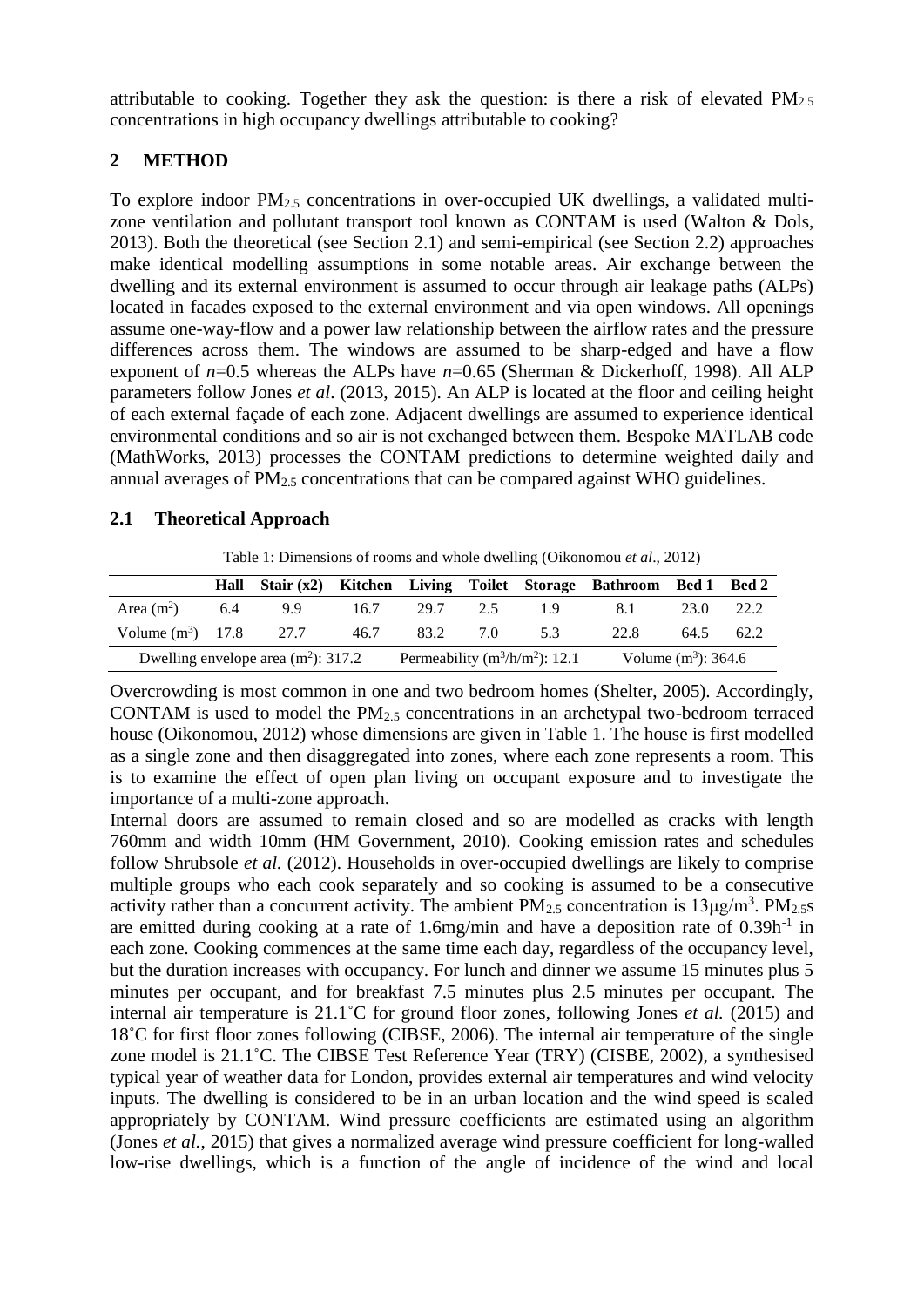sheltering. General periods of occupancy are given in Table 2 and room patterns for cook and non-cook occupants in the multi-zone model are given in Table 3.

**Occupied Times** Weekday 0000-0820 1740-2400 Weekend 0000-2400 **Room Cook Non-Cook WD WE WD WE** Living 56% 40% 62% 58% Kitchen 8% 10% Bed 1 36% 50% Bed 2 38% 42%

WD, week day; WE, weekend.

#### **2.2 Semi-Empirical Approach**

| Table 4: Dimensions of rooms and dwelling |         |                    |                |                |          |  |  |
|-------------------------------------------|---------|--------------------|----------------|----------------|----------|--|--|
|                                           | Kitchen | <b>Living Room</b> | <b>Bedroom</b> | <b>Hallway</b> | Dwelling |  |  |
| Average Height (m)                        | 2.6     | 2.6                | 2.6            | 2.6            |          |  |  |
| Width (m)                                 | 2.7     | 3.5                | 3.5            | 1.0            |          |  |  |
| Length $(m)$                              | 6.5     | 3.7                | 4.0            | 7.7            |          |  |  |
| Floor area $(m^2)$                        | 17.2    | 13.0               | 14.0           | 7.3            | 51.3     |  |  |
| Volume $(m^3)$                            | 48.2    | 32.4               | 35.0           | 18.3           | 133.9    |  |  |
| Surface area $(m2)$                       |         |                    |                |                | 131.6    |  |  |

A high occupancy dwelling located in Nottingham is investigated during the heating season to investigate its internal PM2.5 concentrations over time. Both occupant behaviour and internal and external air temperatures were recorded during a 12 day period from  $27<sup>th</sup>$  October to  $16<sup>th</sup>$ November 2014. These data are used to inform a multi-zone CONTAM model that predicts PM<sub>2.5</sub> concentrations in each room.

The dwelling is a typical 1930s red brick terrace whose geometry is given in Table 4. Average room heights are given because they vary. The kitchen and living room dimensions are given separately but the rooms comprise a single open plan space. The dwelling's air permeability is estimated to be  $13m^3/h/m^2$  based on its age and condition.

The kitchen contains an electric oven and 4 gas rings and occupants recorded their use. Each appliance is assumed to generate PM2.5 at a rate of 1.6mg/min (Shrubsole *et al.*, 2012). A maximum of 3 appliances were used concurrently over the cooking period and so the maximum generation rate used is 4.8mg/min. The ambient  $PM_{2.5}$  concentration is  $12\mu\text{g/m}^3$ (DEFRA, 2014) and each zone contains a sink with a deposition rate of 0.39h-1 (Shrubsole *et al.*, 2012).

The use of ventilation was recorded. The kitchen contains a fan above the cooker, two small windows, a large window and a door. None of these were used during monitoring and so a *closed window* scenario provides an appropriate baseline. For comparison, three other scenarios are considered: *partially open*, where the small windows are open 50% during cooking; *fully open*, where one small window and the large window are open 100% during cooking; and *always open*, where all windows are 100% open all of the time.

Air temperatures were recorded at 1 minute intervals with dataloggers (Onset, 2015) that have a precision and error at  $25^{\circ}$ C of  $0.1^{\circ}$ C and  $\pm 0.4^{\circ}$ C, respectively, and averaged for each hour of the day. The internal temperature was recorded at head height in the middle of the kitchen away from heat sources. Appropriate wind velocity data is taken from the CIBSE TRY for Nottingham (CIBSE, 2002). Temperatures for all other rooms are assumed: 14˚C for the bedroom and 12˚C in the hallway. The recorded occupancy schedule is aggregated to produce a typical occupancy schedule, see Table 5. Occupants spend time in the kitchen/living area when cooking and to eat and socialise. The remainder of their time spent is spent in their bedroom or out of the house, see Table 6.

Table 2: Building occupancy periods (hours)

Table 3: Indoor occupancy patterns (% time)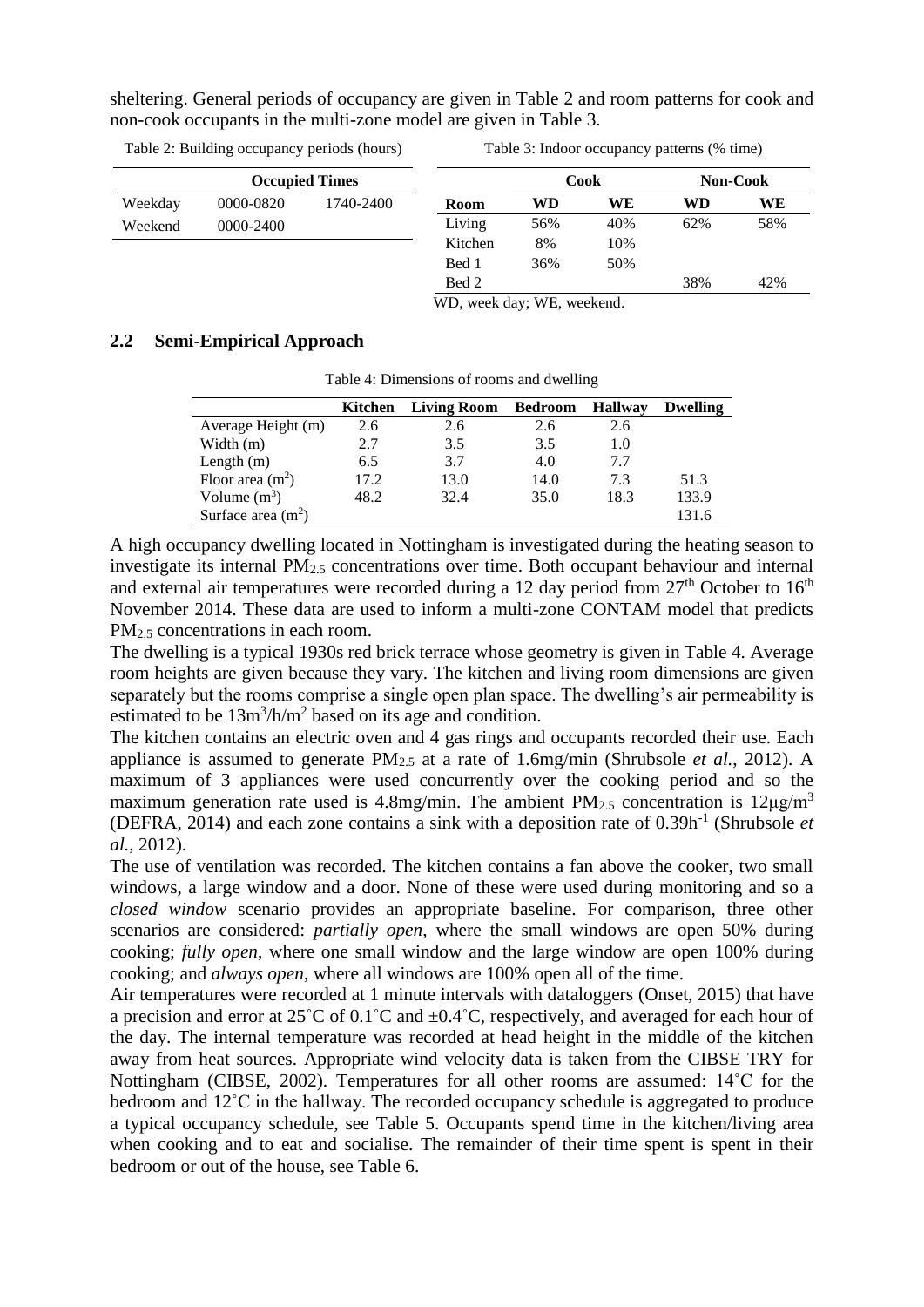| Table 5: Dwelling occupancy (hours) |  |  |
|-------------------------------------|--|--|
|-------------------------------------|--|--|

|                            | <b>Occupied from</b> | Occupied until |  |  |  |
|----------------------------|----------------------|----------------|--|--|--|
| WD                         | 0000                 | 1000           |  |  |  |
|                            | 1600                 | 2400           |  |  |  |
| WE                         | 0000                 | 1200           |  |  |  |
|                            | 1500                 | 2100           |  |  |  |
|                            | 2400                 | 2400           |  |  |  |
| WD, week day; WE, weekend. |                      |                |  |  |  |

### **3 RESULTS**

#### **3.1 Theoretical Approach**

Table 6: Indoor occupancy patterns (% time)

| Room                                                                                                    | WD  | WE  |  |  |  |
|---------------------------------------------------------------------------------------------------------|-----|-----|--|--|--|
| Kitchen                                                                                                 | 20% | 40% |  |  |  |
| Bedroom                                                                                                 | 80% | 60% |  |  |  |
| $\mathbf{W}$ $\mathbf{D}$ $\mathbf{1}$ $\mathbf{1}$ $\mathbf{W}$ $\mathbf{D}$ $\mathbf{1}$ $\mathbf{1}$ |     |     |  |  |  |

WD, week day; WE, weekend.

The predicted weighted annual mean exposures for the open plan and multi-zone models are given in Table 7. They show that the annual mean total exposures for the open plan (OP) scenario and for non-cooks in the multi-zone (MZ) scenario increase linearly with occupancy, but that this increase is minimal, and that all remain below the WHO maximum annual mean concentration of  $10\mu\text{g/m}^3$ . Although this is academically interesting, it highlights the need to identify more realistic cooking schedules. The mean concentrations are higher for occupants in the OP scenario than for non-cooks in the MZ scenario. This suggests increased risks of PM<sub>2.5</sub> exposure for those in open plan dwellings and shows the importance of considering building geometry and occupancy patterns. Most notably, cooks in the MZ scenario are exposed to much higher  $PM<sub>2.5</sub>$  concentrations, which increase with occupancy and exceed the WHO guideline at all occupancy levels.

Table 7 also shows the number of days per year where the predicted weighted internal PM2.5 concentrations exceed the WHO 24-hour mean guideline of  $25\mu g/m<sup>3</sup>$ . The data reflect the annual mean exposures and show that the OP and MZ non-cook scenarios never have a daily mean that exceeds  $25\mu g/m^3$ . However, the number of days where the daily mean exceeds  $25\mu g/m^3$  increases non-linearly with occupancy for the MZ cook scenario reaching 311 days when the household comprises 12 occupants.

Both metrics show increased risks for cooks but not to occupants who spend no time in the kitchen (see Table 3). This suggests a need for additional kitchen ventilation to remove contaminants at source. CONTAM assumes uniform air within a zone (Walton & Dols, 2013), however, in reality the distribution of  $PM_{2.5}$  is likely to be non-uniform and so actual occupant exposures could vary. The external PM2.5 concentration is assumed to be constant and is considered to be both the default concentration for all simulations and the concentration of PM<sub>2.5</sub>s to which occupants are exposed when they are away from the house.

| Number of | Weighted annual mean exposure $(\mu g/m^3)$ |       |                 | Days exceeding 24hr Mean Guideline |      |          |
|-----------|---------------------------------------------|-------|-----------------|------------------------------------|------|----------|
| Occupants | Open Plan                                   | Cook  | <b>Non-Cook</b> | <b>Open Plan</b>                   | Cook | Non-Cook |
|           | 9.00                                        | 14.73 | 4.95            |                                    |      |          |
| h         | 9.06                                        | 19.44 | 5.02            |                                    |      |          |
|           | 9.28                                        | 24.27 | 5.09            |                                    | 104  |          |
| 12        | 9.63                                        | 28.92 | 5.15            |                                    | 311  |          |

Table 7: Weighted annual mean total exposure and days exceeding 24hr Mean guideline total exposure 25µg/m<sup>3</sup>

# **3.2 Semi-Empirical Approach**

The observations of occupancy in the monitored house show that its occupants are most likely to cook alone. This is significant because it provides support for the consecutive cooking behaviour used to develop the theoretical models of PM2.5 concentrations in Section 3.1. The behaviour also has a significant impact on the generation of  $PM_{2.5}$  in the house. UK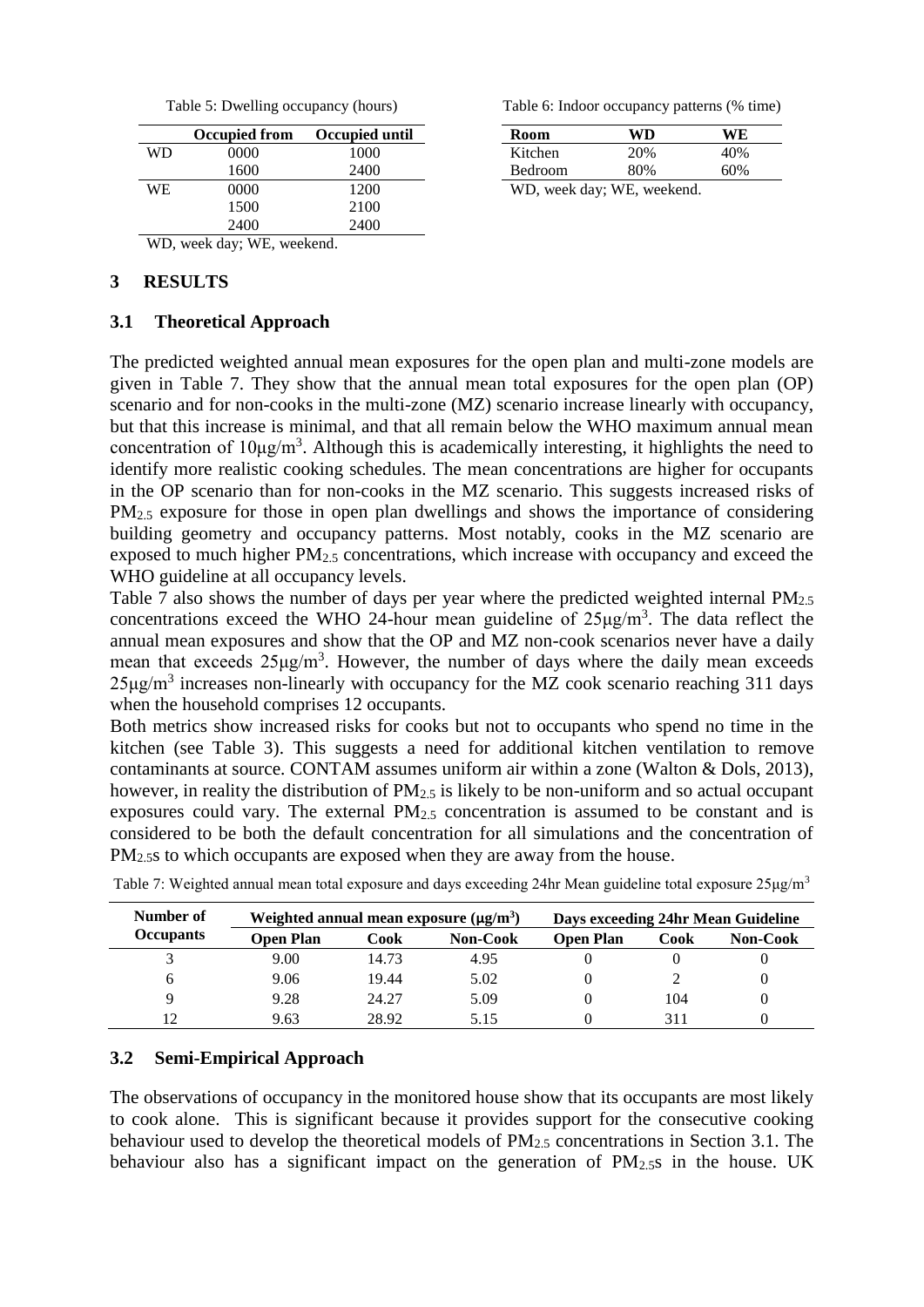households cook for an average of 34 minutes per day (min/day) (Jackson, 2014) whereas each occupant of the Nottingham House cooks a meal separately. During the twelve days of monitoring, the mean cooking time was 126.3min/day, nearly 4 times the household average.

The weighted mean total  $PM<sub>2.5</sub>$  concentrations over the 12-day period for each scenario are given in Table 8. When compared against the WHO annual mean guideline of  $10\mu g/m^3$  all scenarios are shown to exceed it, except the always open scenario. However, the extrapolation of 12 days of data to a whole year is problematic because weather, occupant behaviour, and the probability of the use of ventilation openings will all vary throughout the year effecting airflow rates and  $PM<sub>2.5</sub>$  concentrations within the building.

The weighted daily mean  $PM_{2.5}$  concentrations over the 12-day period are given in Table 9. The WHO 24-hour guideline of 25μg/m<sup>3</sup> is exceeded on 11 of the 12 days by the *closed* scenario, whereas this is reduced to 4 days by the *partially open* scenario. This highlights that the provision of a small amount of additional purpose-provided ventilation can significantly lower occupant exposures to PM2.5. The WHO guideline is only exceeded once by the *fully open* scenario coinciding with the longest recorded cooking time. The WHO guideline is never exceeded by the *always open* scenario.

| concentration by scenario ( $\mu$ g/m <sup>3</sup> ) |              |                                   |                 |                       |                   |               |  |
|------------------------------------------------------|--------------|-----------------------------------|-----------------|-----------------------|-------------------|---------------|--|
|                                                      |              |                                   | <b>Scenario</b> |                       |                   |               |  |
| <b>Scenario</b>                                      | <b>Total</b> | Day                               | <b>Always</b>   | <b>Partially Open</b> | <b>Fully Open</b> | <b>Always</b> |  |
|                                                      | Weighted     |                                   | <b>Closed</b>   | during cooking        | during cooking    | <b>Open</b>   |  |
|                                                      | <b>Mean</b>  | 5                                 | 14.49           | 11.23                 | 10.20             | 7.20          |  |
| Always Closed                                        | 52.67        | 6                                 | 38.83           | 25.63                 | 16.55             | 9.14          |  |
| Partially Open                                       | 21.95        |                                   | 68.59           | 35.16                 | 24.40             | 11.10         |  |
| during cooking                                       |              | 8                                 | 59.75           | 30.55                 | 19.54             | 10.26         |  |
| Fully Open                                           |              | 9                                 | 102.14          | 45.21                 | 24.06             | 14.11         |  |
| during cooking                                       | 16.14        | 10                                | 41.97           | 17.95                 | 11.97             | 7.57          |  |
| Always Open                                          | 9.05         | 11                                | 51.15           | 15.85                 | 9.83              | 7.30          |  |
|                                                      |              | 12                                | 64.29           | 12.93                 | 8.50              | 7.48          |  |
|                                                      |              | 13                                | 76.78           | 20.25                 | 27.40             | 8.62          |  |
|                                                      |              | 14                                | 41.06           | 19.18                 | 19.46             | 7.16          |  |
|                                                      |              | 15                                | 41.97           | 17.84                 | 12.86             | 9.72          |  |
|                                                      |              | 16                                | 31.23           | 11.71                 | 8.98              | 8.93          |  |
|                                                      |              | Days<br>$>25\,\mathrm{\mu g/m^3}$ | 11              | 4                     | 1                 | $\mathbf{0}$  |  |

| Table 9: Weighted daily mean exposure [November 2014] ( $\mu$ g/m <sup>3</sup> ) |  |
|----------------------------------------------------------------------------------|--|
|----------------------------------------------------------------------------------|--|

#### **4 DISCUSSION**

Table 8: Whole period average

The paper uses a modelling approach to investigate the risk of elevated  $PM_{2.5}$  concentrations in high occupancy dwellings. Although care has been taken to use model inputs with provenance this has not always been possible and so there is great uncertainty in the predictions.

Das *et al*. (2014) use a two-zone CONTAM model of an apartment and a probabilistic framework to estimate the variation in indoor  $PM_{2.5}$  concentrations attributable to cooking. A sensitivity analysis shows that they are most sensitive (in order of significance) to window opening area,  $PM_2$ <sub>5</sub> generation rate, and IAT. It is reassuring that the window area and IAT were monitored and used as empirical inputs to the semi-empirical model. However, a probabilistic approach would have helped to establish uncertainty in assertions made here.

The emission rate of  $PM_{2.5}$  is likely to be a function of many parameters, such as the make, model and cleanliness of the cooker and hobs, and the food types (Lewtas, 2007). However, these variables were not recorded and so it is impossible to quantify uncertainty in the predicted concentrations. Only a modest number of studies in the literature present measurements of  $PM<sub>2.5</sub>$  emission rates from cooking. They are given as mean values and so, in the absence of further information, they are assumed to be constant or Gaussian when a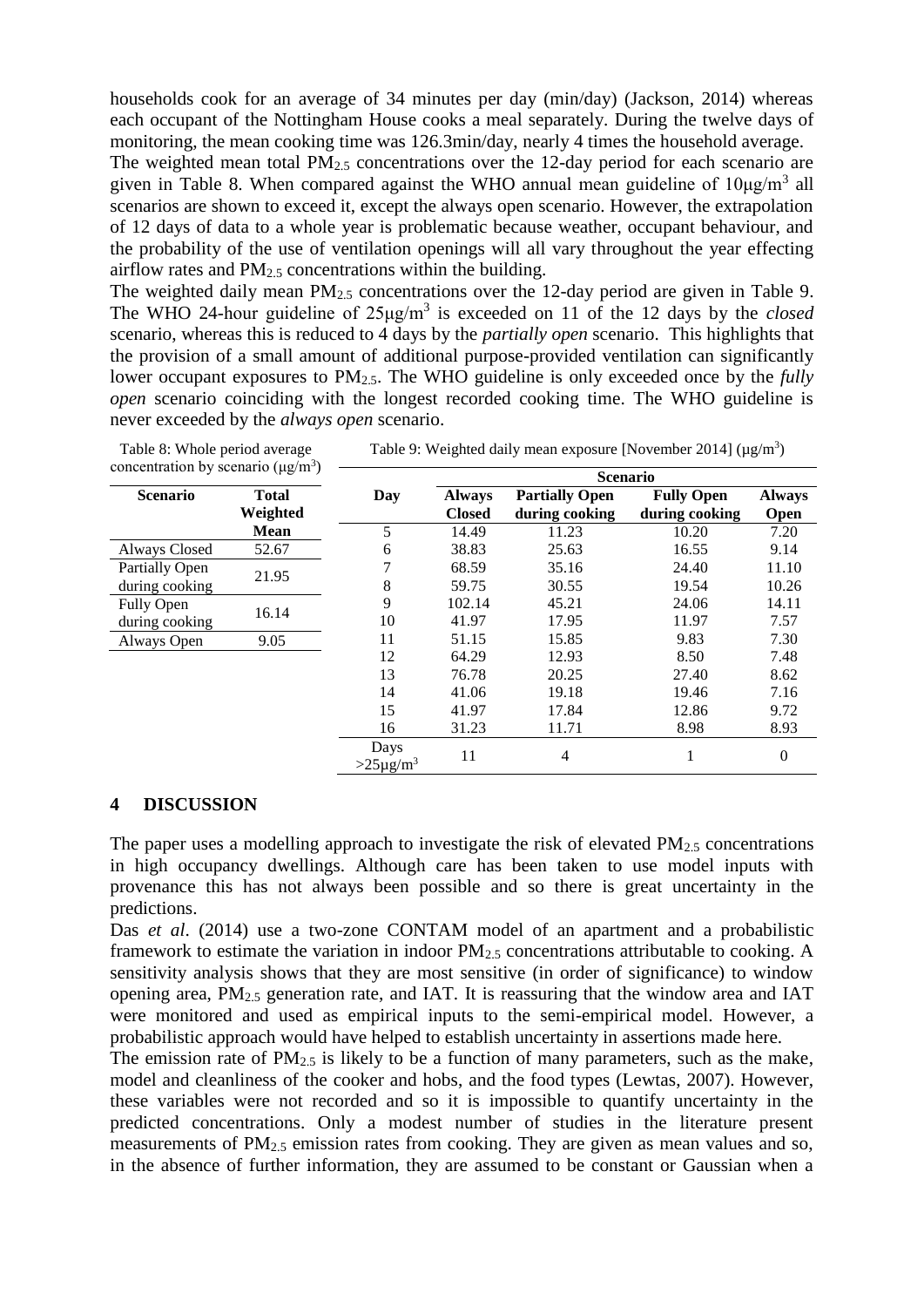standard deviation is given. There is a need for probability density functions of emission rates so that uncertainty in the mean can be evaluated. It is also likely that emission rates of different cooking activities change with time and so there is a clear need for data that reflects this. A new measurement approach and the creation of a large dataset are required.

A constant deposition rate is assumed for  $PM_{2.5}$  from cooking and external sources. However, recent research suggests lower deposition rates that vary according to their source may be appropriate (Shrubsole *et al.*, 2015). These would concurrently increase mean indoor PM<sub>2.5</sub> concentrations and occupant exposure.

Constant external  $PM<sub>2.5</sub>$  concentrations are assumed for the theoretical and semi-empirical models. Urban PM2.5 concentrations are higher than those in rural areas and are affected by traffic. Annual concentrations vary considerably; for example, annual means varied between  $12\mu$ g/m<sup>3</sup> and  $22\mu$ g/m<sup>3</sup> across Greater London for the period 2008 to 2015 (DEFRA, 2015). They are also likely to vary over short periods of time and so a static value represents a source of uncertainty.

Neither the theoretical nor the semi-empirical models consider the use of a kitchen extractor fans. The semi-empirical model used observed occupant behaviour to justify this omission, whereas the theoretical model is used to investigate a worst case scenario. Not all UK houses have kitchen extractor fans and there is no evidence that they function correctly when present; for example, many are recirculating types that require high-efficiency filters to improve IAQ. The IAQ in UK domestic kitchens is currently unknown and requires further investigation. Here, it is important to identify the appropriateness of the ventilation rates currently required in domestic kitchens and the potential dangers associated with high or over-occupancy of dwellings. If cooking behaviour is consecutive, as modelled here, then a prescribed ventilation rate may suffice. Concurrent cooking could lead to  $PM_{2.5}$  concentrations that are significantly higher than those predicted here.

Section 3.2 shows that natural ventilation can effectively reduce concentrations of  $PM_{2.5}$ . A time-step analysis of the *always closed* scenario shows that PM<sub>2.5</sub> concentrations only return to ambient levels after many hours. In the *partially* and *fully open window* scenarios, the time taken is 2.5 and 1.5 hours, respectively, and just 10-20 minutes for the *always open* scenario. This suggests that windows should be left open for a minimum of 20 minutes after cooking. However, natural ventilation offers no control over the direction of airflow and so pollutants can spread to living areas. The concurrent use of kitchen extractor fans and windows could increase  $PM_{2.5}$  in living spaces and an investigation is required. A ventilation strategy that minimizes occupant exposure to PM<sub>2.5</sub> must simultaneously extract cooking related pollutants at source and limit airflow out of the kitchen into other zones using depressurization.

Internal PM<sub>2.5</sub> concentrations occasionally fell below the ambient concentration. This can appear counterintuitive but occurs when the  $PM<sub>2.5</sub>$  deposition rate is greater than both their indoor emission rate and the rate at which they are brought into the dwelling via ventilation. Occupants who spend time in the spaces with lower  $PM_{2.5}$  concentrations have a reduced mean exposure to cooking related PM2.5 and associated health risks.

The occupancy patterns in Section 2 assume that the occupants do not occupy their dwelling between 0820-1740hrs. However, income poor households, or those with three or more children, are much more likely to be living in persistently overcrowded accommodation (Barnes et al., 2011) and so the occupancy patterns used here may not be appropriate. Changes to sleeping patterns observed in many overcrowded households, where they become disrupted and irregular, or where household members frequently sleep in the living room, kitchen, or hall (Shelter, 2005) were not examined. Additionally, window opening behaviour is assumed to occur year-round and does not consider variations in IAT or security. Internal doors are assumed to remain closed, which may prevent the spread of pollutants between zones. The semi-empirical model uses occupancy patterns that are simplified and aggregated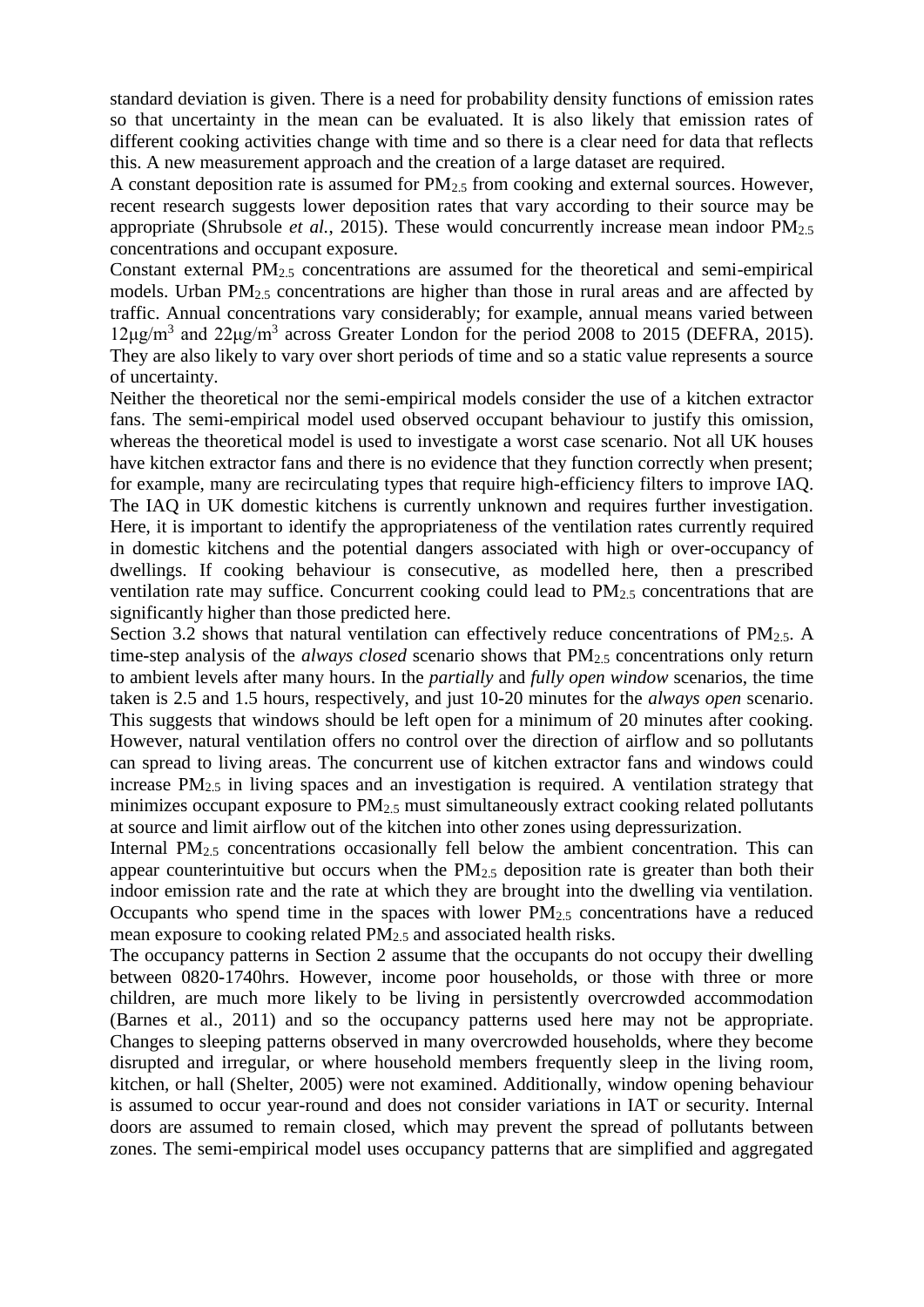models of observed daily routines. However, the presence of each occupant varied and so their individual exposures will be different to those predicted here.

Shrubsole *et al.* (2012) consider 2010 and 2050 exposures of occupants to PM<sub>2.5</sub> in London dwellings. The 2010 scenario finds average total exposures of  $28.4\mu g/m^3$ ,  $60.5\mu g/m^3$ , and 15.5μg/m<sup>3</sup> for the whole household, cook, and non-cook, respectively. When compared to the semi-empirical model the household average is similar to the  $21.95\mu g/m<sup>3</sup>$  period average for the partially open scenario. The theoretical model predicts annual averages of  $14.73 \mu g/m<sup>3</sup>$  and  $4.95\mu\text{g/m}^3$  are predicted for a cook and non-cook, respectively, when there are 3 occupants, which are very different to those of Shrubsole. This emphasises the importance of model inputs, such as occupancy schedules, window areas, and building geometry. However, both studies agree that cooks are exposed to higher  $PM<sub>2.5</sub>$  concentrations than non-cooks.

Fabian *et al.* (2012) predict annual mean concentrations of  $27.8\mu g/m<sup>3</sup>$  for households in dwellings without an extractor fan, and  $10.9\mu g/m<sup>3</sup>$  when they are installed. This compares well to  $21.95\mu g/m^3$  predicted by the semi-empirical model, but we note that they are higher than the theoretical model averages. This emphasises the potential benefits of local extraction. There is a growing concern about high external  $PM_{2.5}$  concentrations in London, which had an annual mean of  $14.9\mu\text{g/m}^3$  in 2014 (DEFRA, 2014). However, this is significantly lower than some of the annual mean indoor PM2.5 concentrations predicted here and by others. People spend the vast majority of their time inside buildings and so air quality should be a cause for concern for policy makers who seek to minimize its negative health effects and the consequent burden on national health care and tax payers. Furthermore, Section 3 shows that over-occupied dwellings could have  $PM_{2.5}$  concentrations that are significantly above those of households that conform to the Bedroom Standard. More than 66% of overcrowded households have dependent children and so families are affected the most. Children breathe greater volumes of air relative to their body mass than adults and their tissue and organs are still growing. The negative health consequences attributable to exposure to elevated levels of PM<sub>2.5</sub> could last a lifetime, bringing emotional, educational, and financial costs for both individuals and society. This highlights the importance of effective ventilation, and the need for ventilation strategies that adequately and efficiently remove harmful pollutants from any dwelling, particularly those that are over-occupied.

# **5 CONCLUSIONS**

This paper uses theoretical and semi-empirical approaches to investigate the risk of elevated PM<sub>2.5</sub> concentrations in high occupancy dwellings attributable to cooking. Firstly, an archetypal dwelling located in London is used to investigate the effects of increasing the rate of PM2.5 emission from cooking in proportion to occupancy density. It is assumed that the number of cooking activities increases with the number of occupants and that they are consecutive, thus increasing the cooking period while keeping the emission rate constant. It is predicted that the average weighted  $PM<sub>2.5</sub>$  concentration attributable to cooking is approximately constant as the number of occupants increases. A comparison of the predicted PM2.5 concentrations in open and zoned representations of the dwelling shows that non-cooks are exposed to higher concentrations when the building is open plan, although they are below WHO annual maximum levels. The zonal approach further increases the risk to cooks because PM<sub>2.5</sub> concentrations are above WHO annual maximum levels when there are 9 occupants.

Secondly, IAQ parameters and occupant behaviour are recorded over a 12-day period in a naturally ventilated high occupancy house in Nottingham where cooking behaviour is indeed found to be consecutive. These data inform a pollutant transport model that predicts temporal variation of PM<sub>2.5</sub> concentrations attributable to cooking. The observed occupant behaviour is predicted to lead to daily weighted concentrations well in excess of the WHO limit. A low ventilation rate through available windows during, but not beyond, the cooking period is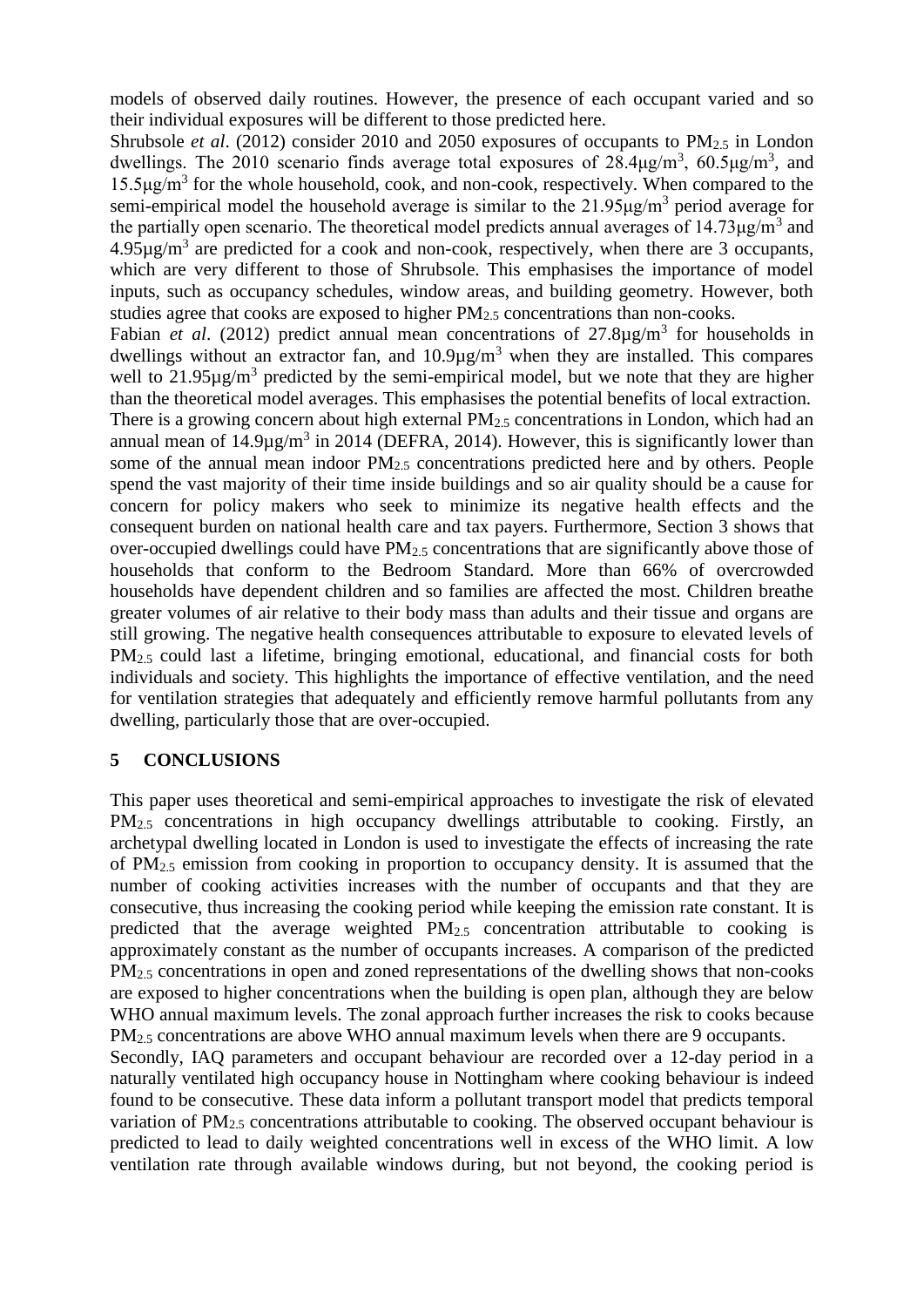shown to reduce daily mean concentrations to safe concentrations after 1.5-2.5 hours. However, to mitigate the risk of exposure to  $PM_{2.5}$  it is found that kitchen windows should be left wide open during cooking and for a minimum of 20 minutes after cooking to reduce pollutant concentration to safe levels.

Overcrowded and high occupancy dwellings represent more than 5% of UK households and there is there is emerging evidence of a relationship between overcrowding, IAQ, and negative health effects. Accordingly, the cooking related IAQ in these dwellings should be a cause for concern for policy makers who seek to minimize national health care costs and increase national economic output.

# **REFERENCES**

Barnes M, *et al.* (2011) The Duration of Bad Housing and Children's Well-being in Britain. Housing Studies. 26:155-76.

BRE. (2013) Report 9: Domestic appliances, cooking & cooling equipment. Building Research Establishment, UK.

Butler, P. (2015) Housing raid finds 26 people living in three-bedroom east London home. *The Guardian*: 25<sup>th</sup> June.

CIBSE. (2002). Guide J - Weather, Solar and Illuminance data. London, CIBSE Publications.

CIBSE. (2006) Guide A - Environmental Design. 7 edition. London: CIBSE Publications.

CIH, NHF, Shelter. (2012) The Housing Report, edition 2. The Chartered Institute of Housing, National Housing Federation, and Shelter.

Das P, *et al.* (2014) Using probabilistic sampling-based sensitivity analyses for indoor air quality modelling. Building and Environment. 78:171-82.

DCLG. (2012) Allocation of accommodation: guidance for local housing authorities in England. Department of Communities and Local Government.

DEFRA. [Viewed November 8, 2014] http://uk-air.defra.gov.uk/data/exceedence?

Dennekamp M, *et al*. (2001) Ultrafine particles and nitrogen oxides generated by gas and electric cooking. Occupational and Environmental Medicine.58:511-6.

Fabian P, *et al.* (2014) Simulating indoor concentrations of  $NO<sub>2</sub>$  and  $PM<sub>2</sub>$  in multifamily housing for use in health-based intervention modelling. Indoor Air. 22(1):12-23.

H.M. Government. (2010) The Building Regulations 2000 (2010 edition): Approved Document F: Ventilation. Crown Copyright 2010.

H.M. Government. (1985) The Housing Act 1985, Section 324. Crown Copyright 1985.

Jackson P. (2015) Recent trends in UK food consumption. University of Sheffield. Jones BM, *et al.* (2013) The Effect of Party Wall Permeability on Estimations of Infiltration from Air Leakage. International Journal of Ventilation.12:17-29.